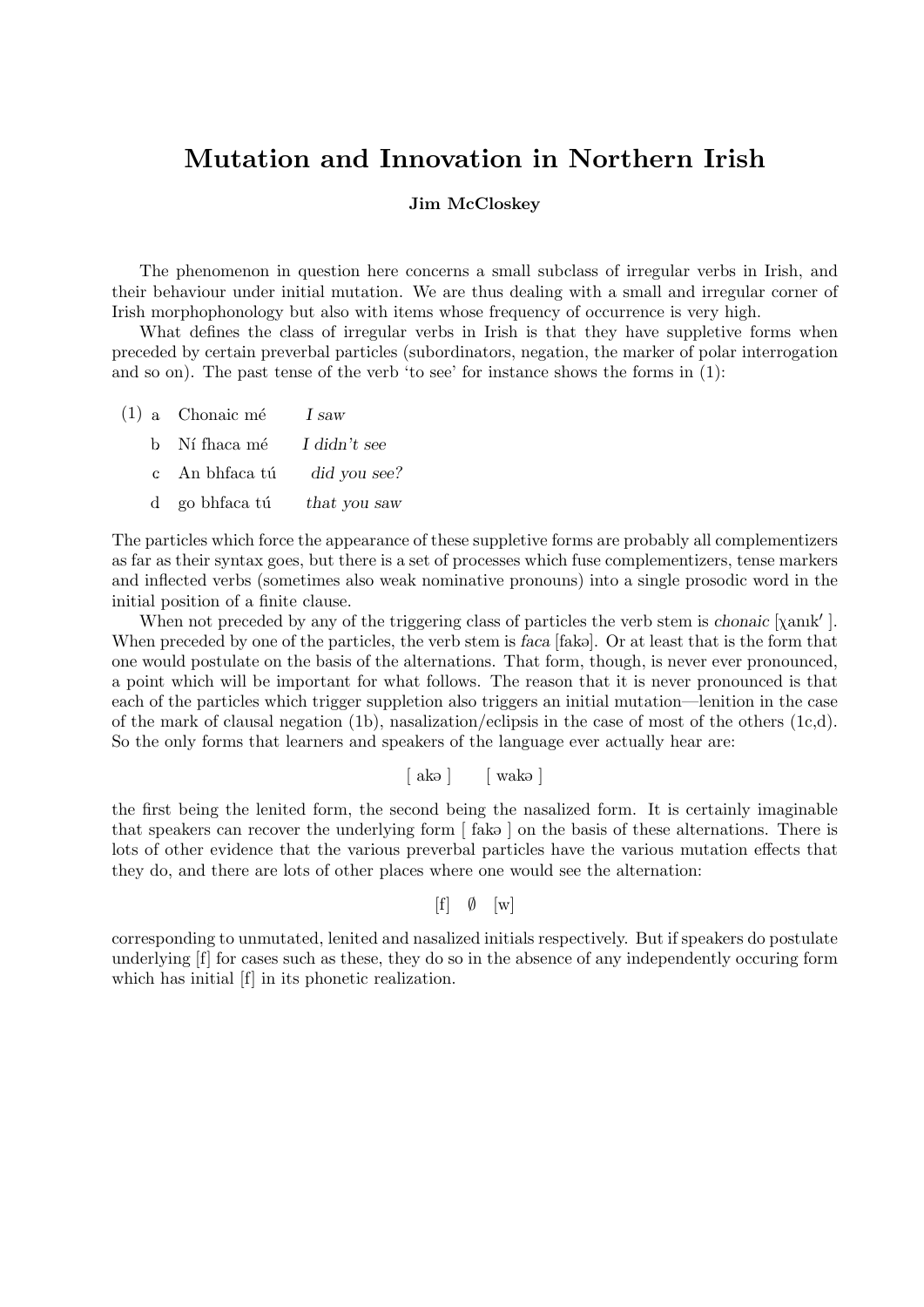## 2 March 17th, 2004

Two of these irregular verbs, though, ('go' and 'do') are of special interest in the dialects we are considering here (Northern Irish, or Donegal Irish more specifically). The relevant paradigms are as in  $(2)$  and  $(3)$ :

- (2) a Chuaigh sé  $[\chi_{\text{u}\vartheta} \text{e}]$  'he went'
	- b. Ní dheachaigh sé  $\lceil n'i \rangle$  vaha $\lceil n \rceil$ 'he didn't go'
	- c An ndeachaigh sé [  $\theta$  n'ah $\theta$   $\theta$  ] 'did he go?'
- $(3)$  a. Rinne sé  $\lceil \text{rin}' \rceil$   $\downarrow$  he did/made
	- b. Ní dhearn' sé  $\lceil n'i \rangle$  varn  $\lceil a \rceil$  'he didn't do/make'
	- c An ndearn' sé  $\lceil \frac{\partial n}{\partial n} \rceil$  'did he do/make?'

Here the forms of the suppletive verbs suggest underlying deachaigh  $\left[\frac{d}{ahi}\right]$  and dearn'  $\left[\frac{d}{am}\right]$ respectively. From these, both lenited [yahi], [yarn] and nasalized [n'ahi], [n'arn] would derive in the normal way. But, as with the other cases, supposed underlying  $[d'ahi]$ ,  $[d'arn]$  would never occur as phonetic forms.

Except in the Northern dialects.

The reason why the Northern dialects are different in this respect is that they (and only they) have an additional marker of clausal negation cha [ $\chi$ a], which has some unusual properties as a mutation trigger. There is a lot of sub-dialectal variation as to whether this element lenites, nasalizes or has no effect. The crucial observation, though, is that has no effect on initial [d] (or [s]) but it eclipsis (nasalizes) initial [t]:

 $Cha$  druideann sé  $[\nabla a \cdot \text{d}r]$ 'He doesn't close  $\lceil \chi \rceil$  d'et an  $\lceil \rceil$  He doesn't go'

Cha dtéann sé

As a consequence, for these dialects, the two verbs 'go' and 'do/make' have a fuller paradigm than in other dialects:

- (4) a Chuaigh sé  $[\chi u_{\theta} | \theta]$  'he went'
	- b. Ní dheachaigh sé  $[n'i$  yaha  $\lceil a \rceil$ 'he didn't go'
	- c. Cha deachaigh sé  $[\chi a d' a h_{\theta} \upharpoonright \circ ]$  'he didn't go'
	- d An ndeachaigh sé [  $\partial$  n'ah $\partial$   $\partial$  ] 'did he go?'

 $(5)$  a. Rinne sé  $\lceil \n\operatorname{rin}' \rceil$   $\vartheta$   $\lceil \operatorname{ind}' \rceil$   $\lceil \operatorname{ind}' \rceil$ 

- b. Ní dhearn' sé  $[n'i$  yarn  $\lceil a \rceil$ 'he didn't do/make'
- c. Cha dearn' sé  $[\ \chi \text{a} \ \text{d}' \text{arn} \ \text{f}_\theta ]$  'he didn't do/make'
- d An ndearn' sé  $\left[\begin{array}{cc} \varphi \text{ n'arn } \varphi \end{array}\right]$ 'did he do/make?'